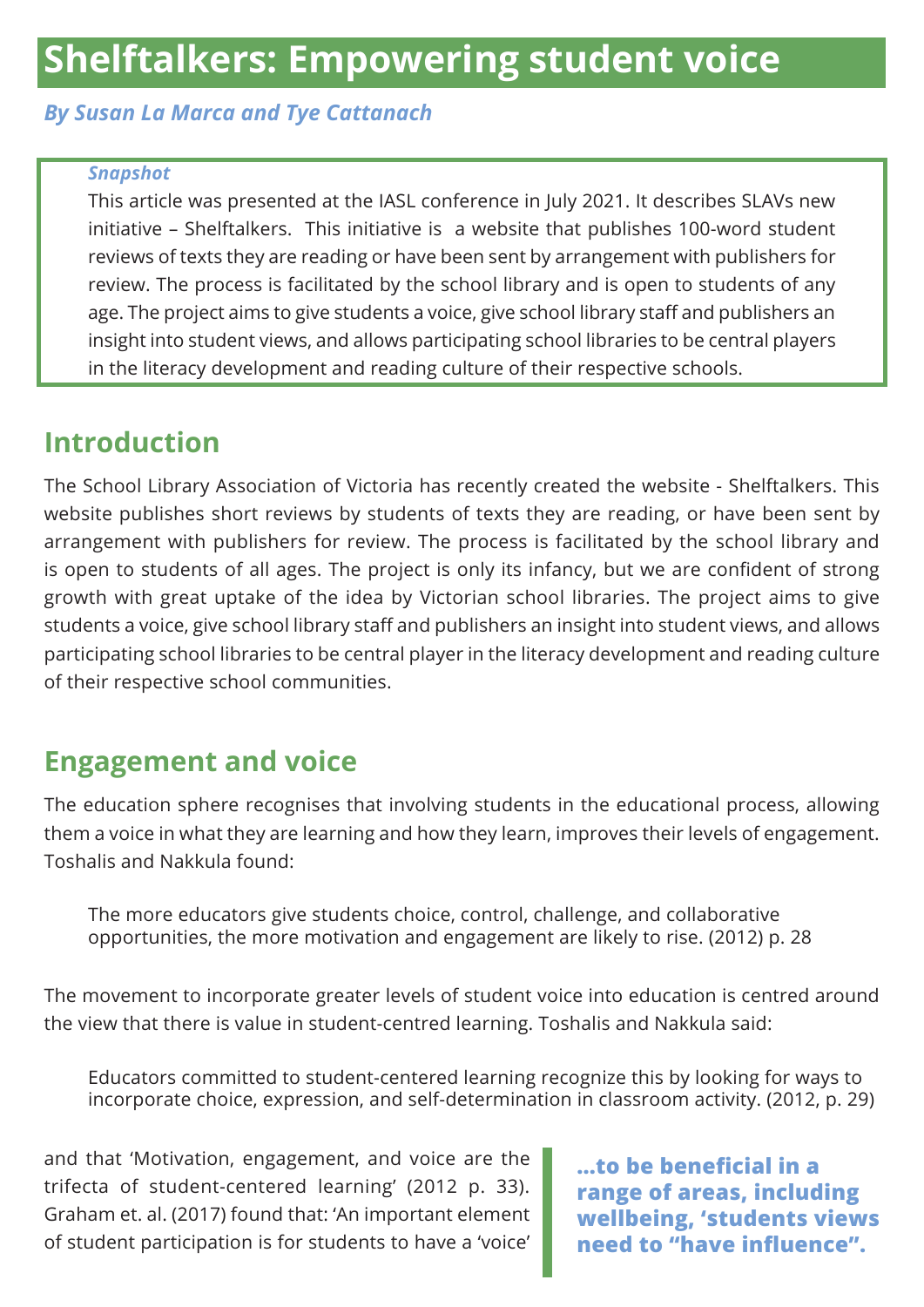or 'a say' in different areas of school life. They also suggested that to be beneficial in a range of areas, including wellbeing, 'students views need to "have influence"'. (Graham et.al. 2017).

Vukovic (2018), in a discussion around good practice in relation to promoting student voice, found:

…if you're going to encourage students to have a voice – you need to do more than listen to it, you need to actually do something with it…. students shouldn't be passive recipients in the classroom.

Student reviewing via the new Shelftalkers initiative, aims to be part of this approach. The website offers students, through their school libraries, the opportunity to share their opinions in a meaningful way and to have their opinions on their own reading heard. As the quantity of reviews builds on the website, we hope that it can become a positive resource offering students anywhere the opinions of their peers as both advice and inspiration. Ultimately, we hope this can play a part in keeping readers motivated and engaged.

### **The value of reviewing**

Reviewing a book is an interesting exercise that may initially seem easy, but the limitations imposed by world limits, and the need to convey feelings, opinions, and reactions to a text, are not always easy to capture adequately. This makes writing a review an interesting writing exercise and a very public, and sometimes challenging, form for sharing responses.

Nodelman and Reimer (1993), in a section of their book *The Pleasures of Children's Literature* entitled 'Writing about what you read', quote Zinsser:

'In *Writing to Learn*, William Zinsser says, "Writing organizes and clarifies our thoughts. Writing is how we think our way into a subject and make it our own. Writing enables us to find out what we know – and what we don't know – about whatever we're trying to learn"…As people write, gaps and illogicalities in their thinking become apparent the them, and they can think about ways of filling the gaps and clarifying the logic.' (Nodelman and Reimer, 2003, p.11)

**The constraints of sharing opinions in writing, specifically in writing a review, can be quite meaningful, as the task encourages us to think through our views and reactions.**

The constraints of sharing opinions in writing, specifically in writing a review, can be quite meaningful, as the task encourages us to think through our views and reactions. Young people engaging in writing such as this inevitably practice and improve these skills.

This is recognised in Australia, where these activities are mentioned in curriculum documentation. The Victorian Curriculum Assessment Authority (VCAA), in its description of English curriculum at years nine and ten, stipulates: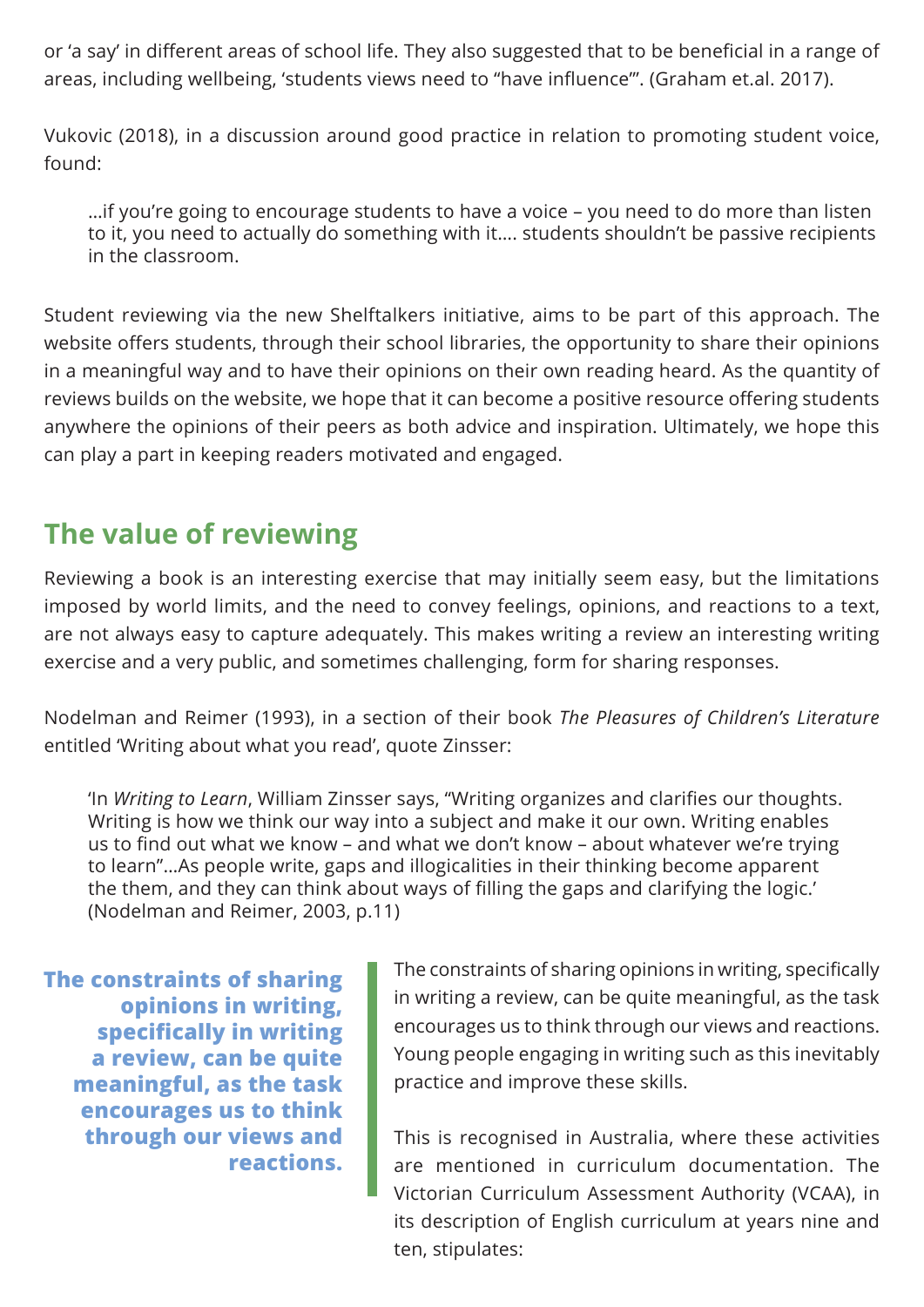Students create a range of imaginative, informative and persuasive types of texts including narratives, procedures, performances, reports, discussions, literary analyses, transformations of texts and reviews. (VCAA, English)

Learning these writing skills is complex and requires practice. Reviewing for a project such as Shelftalkers offers practice of these skills beyond the classroom context and allows students the opportunity to have worldwide exposure of their views. Benner, Brown, and Jeffrey (2019) note in their article 'Elevating Student Voice in Education', that one valuable activity for giving students a voice is the area of student journalism. Reviewing is a similar short form that encapsulates many of the same skills.

In discussing the establishment of a community of readers, La Marca and Macintyre in *Knowing Readers: Unlocking the Pleasures of Reading* (2006), consider ways we respond to text, saying:

For a community of readers to develop, student responses are sought and valued, and the teacher's motivation is to get at the students' ideas and reactions, not to set a teacher-designed or orchestrated agenda. Strategies and activities around texts and reading are designed to stimulate interest, motivation and enjoyment in reading as a pleasurable – not assessed activity.' (page 47)

Reviewing, facilitated in this case by the school library, is just such an activity, as it is fully in the control of the reader. Shelftalkers welcomes all considered opinions, and we hope the site is a space where students can freely share their responses to what they have read. It is also hoped that the site can serve as an extension of the student's community of readers, allowing them to share with others, as well as read the opinions of students not within their immediate community. La Marca and Macintyre go on to say:

**It is also hoped that the site can serve as an extension of the student's community of readers, allowing them to share with others…**

One of the great pleasures of being a reader that we want our young readers to experience, is to recognise that they belong to a community of like-minded people across local communities, states, countries, and continents. (page 57)

### **Facilitating a reading culture**

In his important book, *Tell Me: Children, Reading and Talking*, Chambers poses the question 'Are children critics?' (Chambers 1993, p. 29) In considering this idea, he goes on to say:

'They instinctively question, report, compare and judge. Left to themselves, they make their opinions and feeling plain, and are interested in the feelings of their friends.' (p. 29)

The entire focus of this book is the power of these opinions and the important role encouraging talk about books can play in the development of readers and a community reading culture.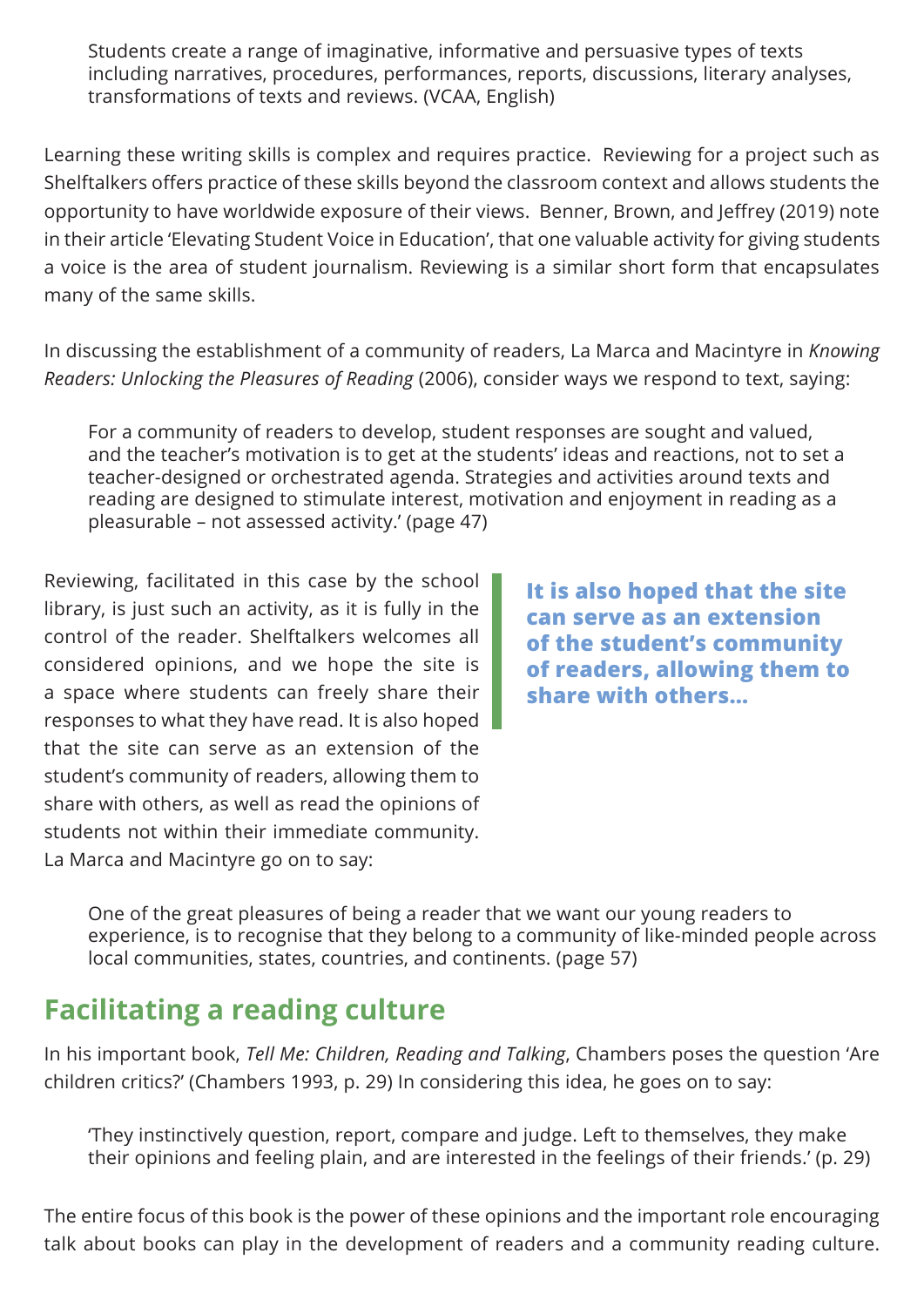**…a vehicle to allow a 'talk' of a kind that gives the child reader a voice and a platform for sharing beyond their own immediate community.**

Shelftalkers aims to be a forum for the sharing of such opinions, a vehicle to allow a 'talk' of a kind that gives the child reader a voice and a platform for sharing beyond their own immediate community.

Our goal is for Shelftalkers to empower young readers, to give them a sense of ownership and autonomy in sharing their thoughts about what they read, and what is being published and marketed to them. We want to recognise their right to a voice in this space, and the value of their opinions. We hope that the site encourages the development of writing skills, as young people write reviews for the site and hone their skills in description, analysis, comparison, and persuasion. As the site allows readers to access the views of other readers, we hope it will encourage young people to explore new titles and authors they have not yet experienced. A great deal of research tells us that peer recommendation is one of the main ways students find their next great read (Krashen, 2004, p. 90). Shelftalkers creates the opportunity for students to read the opinions of students beyond their own classroom.

Any school library staff member, publisher, or bookseller working with young people, wants and needs to know what young people think about their reading experiences. Shelftalkers offers a space where all these professionals can learn the opinions and views of young readers. The more knowledgeable we are about the opinions and views of young people, the more likely we are to create responsive, accessible collections and develop engaging programming in our school libraries and our classrooms.



The more we share, the more we are all engaged, the more likely we are to create a vibrant, active reading culture within our school communities. Engagement is continually noted as the key. Early PISA recommendations in their 'Reading for Change' report noted that:

**The more we share, the more we are all engaged, the more likely we are to create a vibrant, active reading culture…**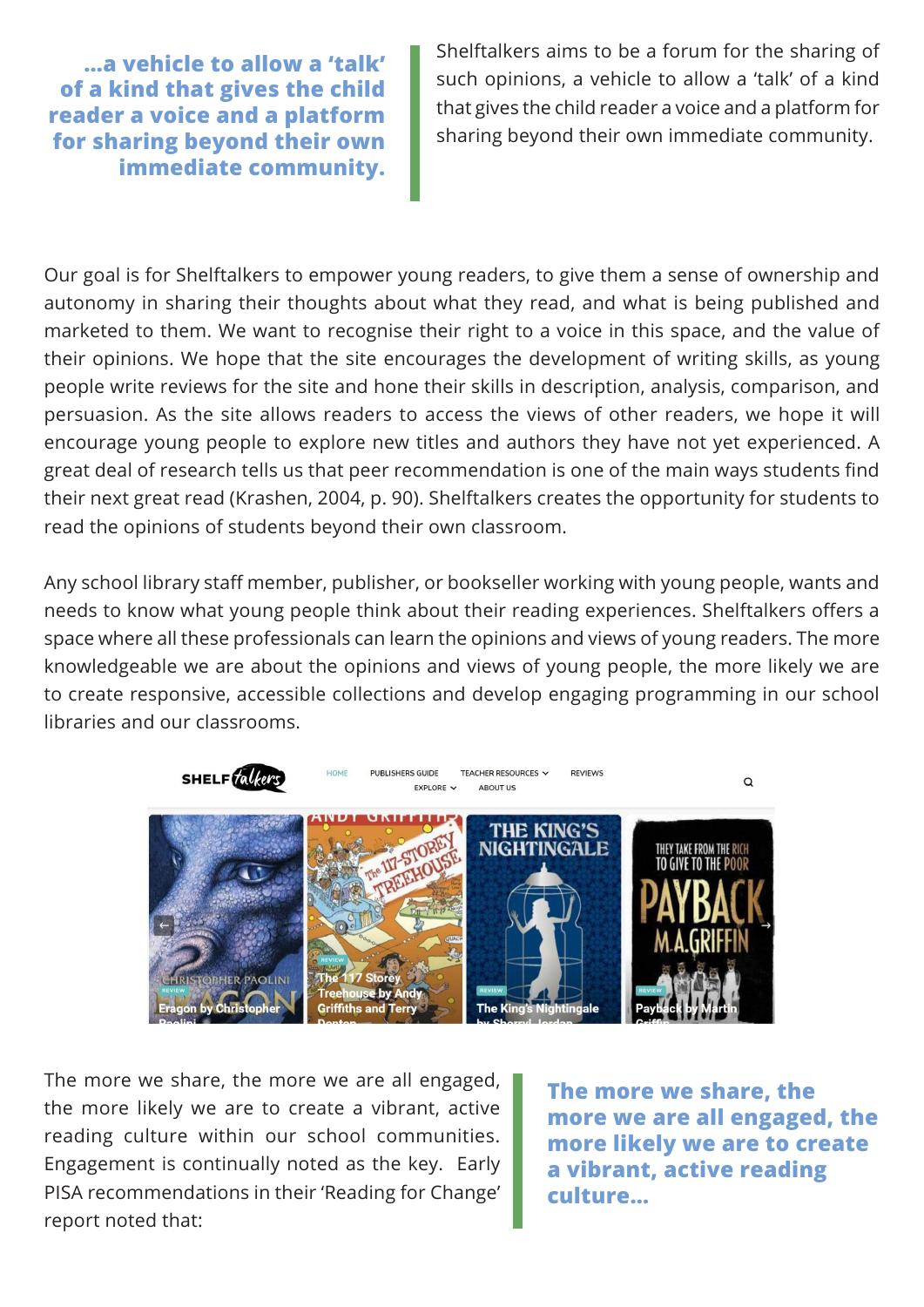One crucial factor the education systems can work on is the degree to which students are well motivated readers. This report shows that the degree to which students are engaged in reading is a crucial factor associated with reading proficiency. (OECD, 2000, p. 3)

Shelftalkers aims to be part of the equation in engaging students with their reading, promoting reflection and the power of sharing their ideas and views.

### **Shelftalkers**

#### **<https://www.shelftalkers.slav.vic.edu.au/>**

Shelftalkers was launched in February of 2021 at our February Reading Forum. Since then, we have been delighted to see many of the members of the School Library Association of Victoria express enthusiasm in putting their respective schools forward to participate in, and contribute to, Shelftalkers.

Shelftalkers was created by the team of Dr Susan La Marca, Tye Cattanach, and Monica Williams, with the support of the School Library Association of Victoria's (SLAV) Committee of Management and its State Council, led by the President, Dianne Ruffles. Shelftalkers is designed to not only to provide a platform for student reading and writing, but it also aims to facilitate a unique partnership between publishers and their target audiences. SLAV has partnered with both global and independent local publishers, matching them to schools that have suitable audience ages for their forthcoming titles. Publishers may refer to these student reviews in their marketing and publicity material.

Careful consideration was given to the look and feel of the website and its subsequent branding. SLAV wanted the website to look professional and clean, but we were also aware that the overall look and feel needed to appeal to students, so that they would be enthusiastic about visiting the site. Melbourne based designer Robyn Dixon developed mood boards and typography based on relevant current pop culture, and a strong brand emerged.



Shelftalkers welcomes contributions from all readers at both primary and secondary school level, and the books reviewed can be old favourites, new releases, or advance copies sent to the students by publishers. Reviews are restricted to one hundred words, and contributors are asked to give the book a star rating. The site is fully searchable and uses the cover illustrations in the layout to entice and engage.

It is hoped that the site will be a useful tool in reading promotion programs, where library staff can share the site with students who may be looking for their next, great read.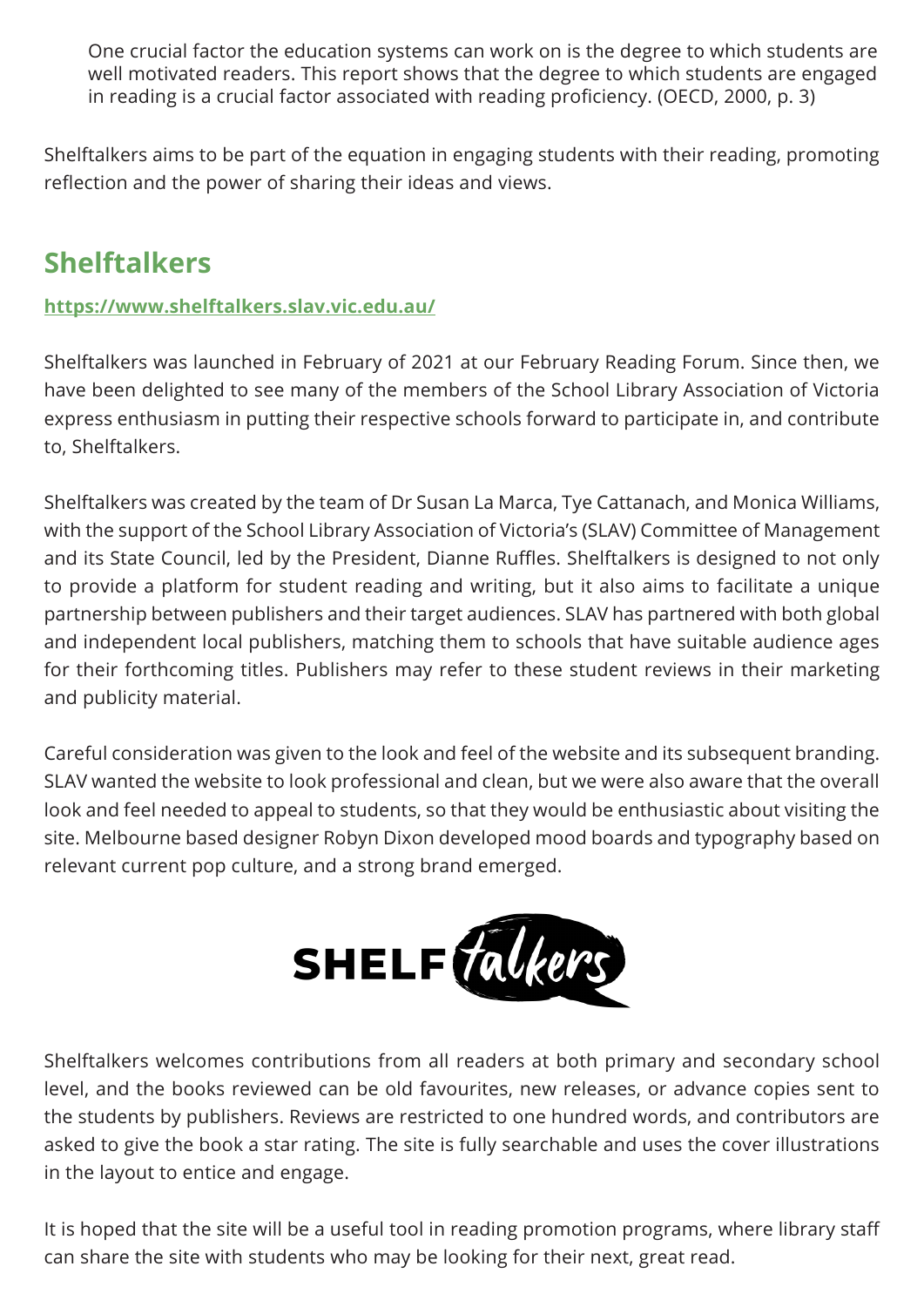## **Invitation**

We welcome international community use of the site. We also welcome reviews, in English, from children anywhere in the world. The website contains a guide to submitting a book review: **<https://www.shelftalkers.slav.vic.edu.au/resources/teachers-guide/>**, as well as a range of other tips and hints in the teachers' resources area: **<https://www.shelftalkers.slav.vic.edu.au/resources/>** .



We would be thrilled to receive reviews that meet our minimal guidelines. We hope to grow something useful that will foster good writing and reviewing, encourage student opinion, and foster reading communities. We welcome the involvement of your reading community in this project.

#### **References**

Benner, Meg, Brown, Catherine and Jeffrey, Ashley (2019). 'Elevating student voice in education', Center for American progress. Available at: **[https://www.americanprogress.org/issues/education-k-12/reports/2019/08/14/473197/](https://www.americanprogress.org/issues/education-k-12/reports/2019/08/14/473197/elevating-student-voice-education/) [elevating-student-voice-education/](https://www.americanprogress.org/issues/education-k-12/reports/2019/08/14/473197/elevating-student-voice-education/)**

Chambers, Aidan (1994). *Tell me: Children, reading & talk*, PETA.

Graham, A., Simmons, C., Truscott, J. Anderson, D., & Moss, A. (2017). 'Student Participation: A Good Practice Guide for Schools'. Lismore: Centre for Children and Young People, Southern Cross University: Lismore, Australia. Available at: **<https://doi.org/10.25918/report.16>**

Krashen, S. D. (2004). *The power of reading insights from the research*. Libraries Unlimited.

La Marca, Susan and Macintyre, Pam (2006). *Knowing readers: Unlocking the pleasures of reading*, School Library Association of Victoria.

Nodelman, Perry and Reimder, Mavis (2003). *The pleasures of children's literature*, Third Edition, Allyn and Bacon.

OECD (2000). *Reading for change: Performance and engagement across countries. Results from PISA 2000* (Executive summary): OECD - PISA (Program for International Student Assessment).